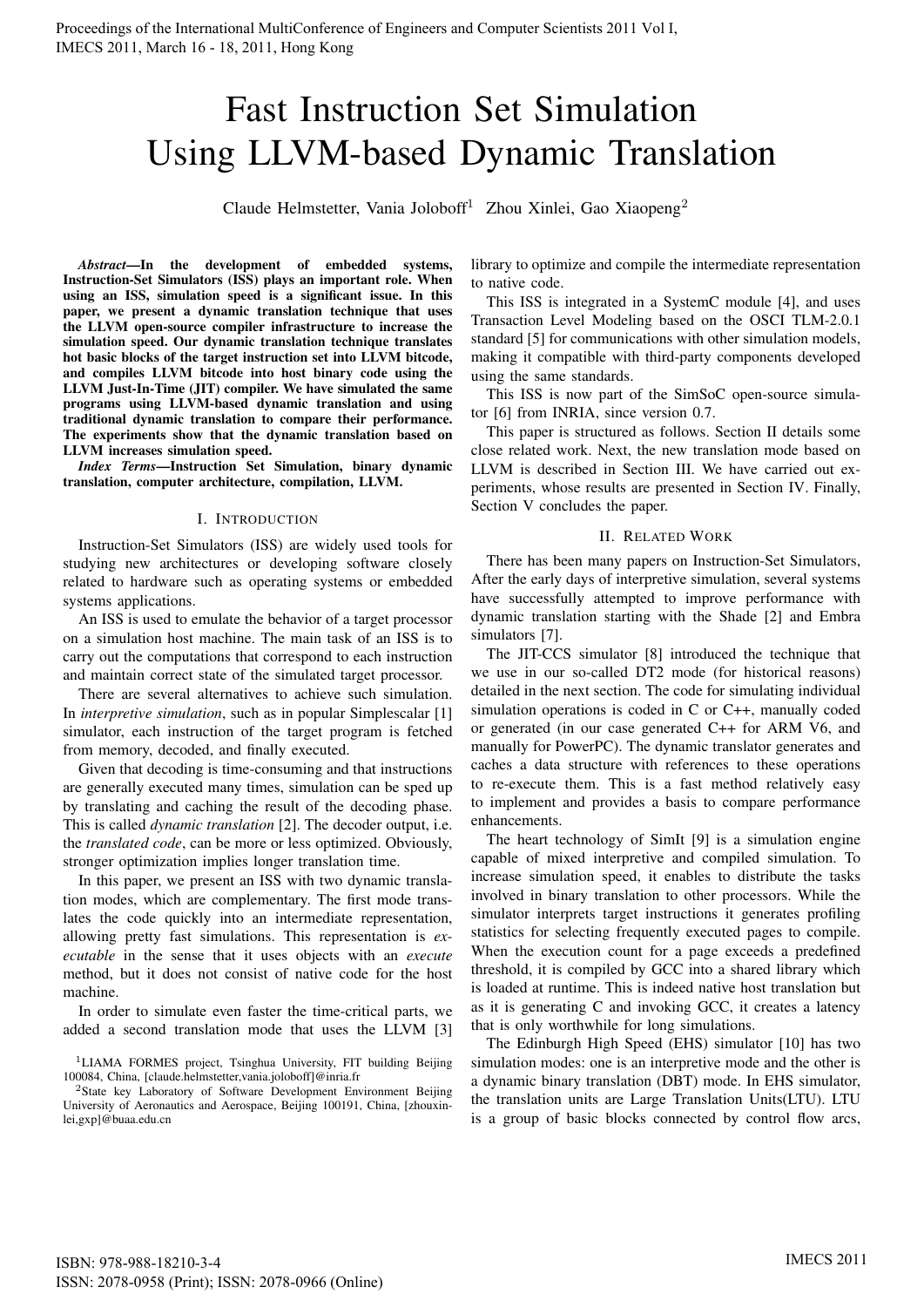which may have several entry and exit points. Each translationunit is translated into a C code function that simulates the target instructions. The functions are compiled by GCC into a shared library which is loaded by the dynamic linker. EHS simulator profiles the target program's execution in order to discover frequently taken paths (*hot paths*) rather than to identify frequently executed blocks.

Rapido [11] uses dynamic compilation with LLVM. Hot basic blocks are grouped into regions when specified threshold has been reached. A region is compiled into a LLVM function which contains only a single entry and without other restrictions. A region is the translation-unit of this simulator. It means that a region may contain loops, and then interrupts may not be checked for accurately. At compilation various optimization passes are invoked by simulator that decides which optimization pass to apply. Compared simulation speeds of the interpreter and the translator for MIPS and CHILI shows that the translator is up to 500 times faster for the longer running benchmarks.

QEMU [12] is a fast machine simulator which uses an original portable dynamic translator. Each target instruction is split into fewer simpler instructions called micro operations. The micro operations have been pre-compiled offline into an object file. The compile time tool called *dyngen* uses the object file as input to dynamically generate code with sort of a "copy and paste" of the micro-instructions. This dynamic code generator is invoked at run-time to generate and link complete host functions which concatenates several micro operations.

The project *llvm-qemu* [13] uses components of the LLVM compiler infrastructure to modify the QEMU dynamic translator to increase the performance of QEMU. Instead of directly emitting code for the host architecture QEMU is running on, the micro instructions are first translated to LLVM intermediate representation (IR) , then a selection of LLVM's optimization functions are applied to the IR and the LLVM JIT is used to generate code from the optimized IR for the host architecture. This is similar to our work, but no performance has been published as of this writing, making comparison difficult.

The library *libcpu* [14] is claiming to improve its architecture with LLVM, but it is not available yet.

## III. DYNAMIC TRANSLATION WITH LLVM

# *A. Previous work*

The SimSoc simulator is implementing four kinds of instruction simulation corresponding to four modes that the simulator can run in. It can simulate several architectures, but in this section, we will focus on the PowerPC architecture.

The first mode, named DT0, is purely interpretive simulation. Each instruction of the target program is fetched from memory, decoded, and executed, when simulator runs. This method is flexible and easy to implement, but the simulation speed is slow as it wastes a lot of time in decoding. It however provides a basis from which one can fairly compare performance with other simulation modes, for the same host machine and the same application program. The second mode

DT1 is a simple minded dynamic cache translation, with no optimization, that makes it possible to evaluate the performance of the cache technique over DT0.

The third mode, named DT2, is dynamic cached translation with optimization. In this mode each type and variant of an instruction has a class structure corresponding to it. For example, the PowerPC *add* instruction corresponds to the PPC\_add class, the *stw* instruction corresponding to PPC\_stw class and so on. These instruction instances store all information obtained from the instruction decoding. Such information include for example operand registers, target registers, immediate values, and include a reference to the execution function. This mode also uses a partial evaluation technique at decoding time to possibly specialize each instruction into a more specialized execution function.

DT2 mode shows the performance improvement obtained with optimized dynamic translation compared to simple DT1. The benchmarks results in [15] show that simulation speed vary from 9.5 Mips in DT0 mode, to more than 30 Mips in DT1, to reach close to over 70 Mips in DT2. In average DT2 mode is between five to ten times faster than DT0 mode.

# *B. Dynamic compilation*

Our work is about introducing a new mode, named DT3, with dynamic translation based on LLVM.

LLVM is a Low Level Virtual Machine [3] that has been designed to serve as intermediate representation in compilers suitable for complex optimizations. LLVM consists in an abstract instruction set, each instruction having well defined semantics. An LLVM program can be interpreted directly using the LLVM interpreter, or compiled to machine code. The code generation can be done either with a JIT compiler or a batch compiling phase. It contains a complete set of high-level compiler optimizations, ranging from simple scalar simplifications to complex loop transformations.

In the DT3 mode, our translation-unit is a *Basic block*, a straight sequence of code with only one entry point and only one exit, with a branch instruction at the end. That is to say, all instructions from a basic block will certainly be executed when it is entered. The idea is to compile each basic block into a linear simulation function that does not contain any control flow instruction, which allows fast translation.

Below is an example of a basic block of PowerPC instructions to be translated into an LLVM function:

```
addis r9, r0, 385
lwz r0, 1076 (r9)
or r1, r0, r0
bl 0xffffff70
```
To translate a basic block to LLVM, we first create an LLVM function, containing a single LLVM block entry. This LLVM function has a parameter %proc that holds the processor state. Then, for each instruction, we generate a call to the corresponding execution function, which must be defined by LLVM code. The implementations of the LLVM execution functions are stored in a LLVM bitcode library, whose generation is explained below. For example, the instructions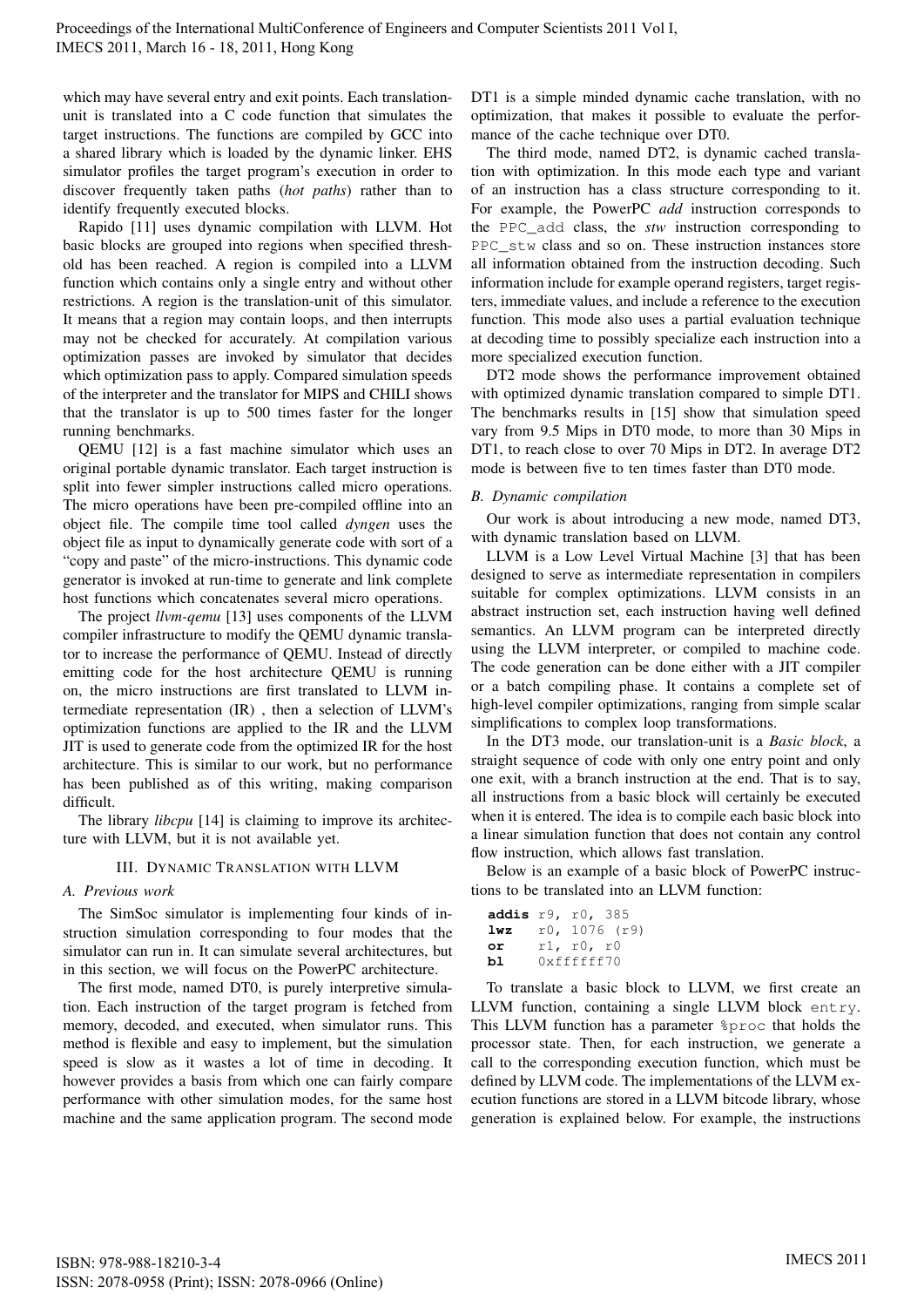Proceedings of the International MultiConference of Engineers and Computer Scientists 2011 Vol I, IMECS 2011, March 16 - 18, 2011, Hong Kong

addis and lwz are translated to specialized llvm function calls to corresponding functions addis\_ra0 and lwz\_raS. Each instruction is followed by a function call to update the value of the PC register. The status returned by an execution function tells whether a branch has occurred; by definition, all status but the last tell that no branch occurred.

Thus, the basic block above is translated to the following LLVM function.

```
define void @bb_687 (%"struct.Proc"* %proc) {
 entry:
  %status = call i32 @addis_ra0(%"struct.
                  Proc"* %proc, i8 9, i32 385)
  call void @inc_pc(%"struct.Proc"* %proc)
  %status1 = call i32 @lwz_raS(%"struct.
          Proc"* %proc, i8 0, i8 9, i32 1076)
  call void @inc_pc(%"struct.Proc"* %proc)
  %status2 = call i32 @or(%"struct.
               Proc"* %proc, i8 0, i8 1, i8 0)
  call void @inc_pc(%"struct.Proc"* %proc)
  %status3 = call i32 @bl(%"struct.
                       Proc"* % Proc, i32 -144)
  call void @inc_pc_if_no_branch(i32 %status3,
                        %"struct.Proc"* %proc)
  ret void
}
```
When a basic block has been constructed, one can use LLVM optimization functions at will. In particular, we systematically call the *AlwaysInline* optimization first so that all the code of the execution functions is actually inlined, and thus available for further optimizations. Next, other optimizations can be accomplished. For example, LLVM will reduce the  $K$ successive calls to inc\_pc() inlined functions into a single addition of  $K \times 4$  to the PC when the PC variable is never read. In general, after the *AlwaysInline* pass, we apply the LLVM optimization passes named *GVNPass*, *InstructionCombining-Pass*, *CFGSimplificationPass*, and *DeadStoreEliminationPass*.

After the LLVM optimization passes, we call the LLVM JIT compiler to compile LLVM bitcode into host binary code. Then we update the instruction cache so that this optimized binary code is called instead of the DT2 simulation function.

As it is much easier to write C++ code than LLVM bitcode, to obtain the LLVM library, we start from a library of C++ functions that we compile into a LLVM library prior to simulation, using the llvm-g++ compiler. All the instructions implemented in C++ code for the PowerPC instruction set are stored in the file ppc\_llvm\_lib.cpp. Using the llvm-g++ compiler, we generate the file ppc\_llvm\_lib.bc, which contains the corresponding LLVM bitcode.

As an example, here is the C++ code implementing the PowerPC *add* instruction:

```
extern "C" PseudoStatus ppc_add
           (Proc &proc, u8 rt, u8 ra, u8 rb) {
  const uint32_t a = proc.cpu.gpr[ra];const uint32_t b = proc.cpu.gpr[rb];
  proc.cpu.gpr[rt] = a+b;
  return OK;
}
```
And here is the LLVM bitcode generated by  $llm-q++$ :

```
define i32 @ppc_add(%"struct.Proc"* nocapture
        %proc, i8 zeroext %rt, i8 zeroext %ra,
                    i8 zeroext %rb) nounwind {
entry:
 80 = zext i8 8ra to i64;
 %1 = geteleptr inbounds %"struct.Proc"*
           %proc, i64 0, i32 2, i32 4, i64 %0;
 2 =load i32* 21, align 4;
 83 = zext i8 %rb to i64;
 %4 = geteleptr inbounds %"struct.Proc"*
           %proc, i64 0, i32 2, i32 4, i64 %3;
 %5 = load i32* %4, align 4;
 %6 = add i32 %5, %2;
 87 = zext i8 8rt to i64;
 %8 = geteleptr inbounds %"struct.Proc"*
           %proc, i64 0, i32 2, i32 4, i64 %7;
 store i32 %6, i32* %8, align 4
 ret i32 0
}
```
#### *C. Profiling and compilation threshold*

On average, a program spends a lot of time to execute a small portion of its code. Since translation to LLVM is costly, an idea to speed up simulation, already exploited in JIT-CCS [8], is to only translate that small portion of code, whereas the remaining code might only execute once or only a few times and the extra time spent to generate the optimized code would not pay off. Therefore we need to find out the frequently executed basic blocks. To solve this problem we add a counter  $C$  for each basic block. When the counter has reached a specified threshold CT the basic block is identifies as a *hot* basic block. The value of the CT threshold is a run time parameter. Only hot basic blocks are compiled into LLVM bitcode.

This is of course optimistic, hoping that blocks executed frequently in the past will be executed frequently in the future.

#### IV. VALIDATION AND PERFORMANCES

The dynamic translation based on LLVM is now available in SimSoC version 0.7. Some tests were already written to test dynamic translation. We reused them to test the new dynamic compilation, and all the tests worked well in the DT3 mode.

In this paper, we consider three benchmark programs that we have written to test the performance of our simulator, named *"loop"*, *"sorting"*, and *"crypto"*. The *loop* program is a simple loop, the *sorting* program executes many sorting algorithm, and the *crypto* program is a more complex cryptographic program using functions from the XYSSL library. We have compiled *sorting* and *crypto* using different optimization options: a first time with optimization (-O3) and a second time without  $(-00)$ .

#### *A. Simulation speed of the compiled code*

First, we measured the results with the compilation threshold CT set to 1. That is to say, all basic blocks that are executed at least twice were compiled (For technical reasons not detailed here, it is not possible to compile a basic block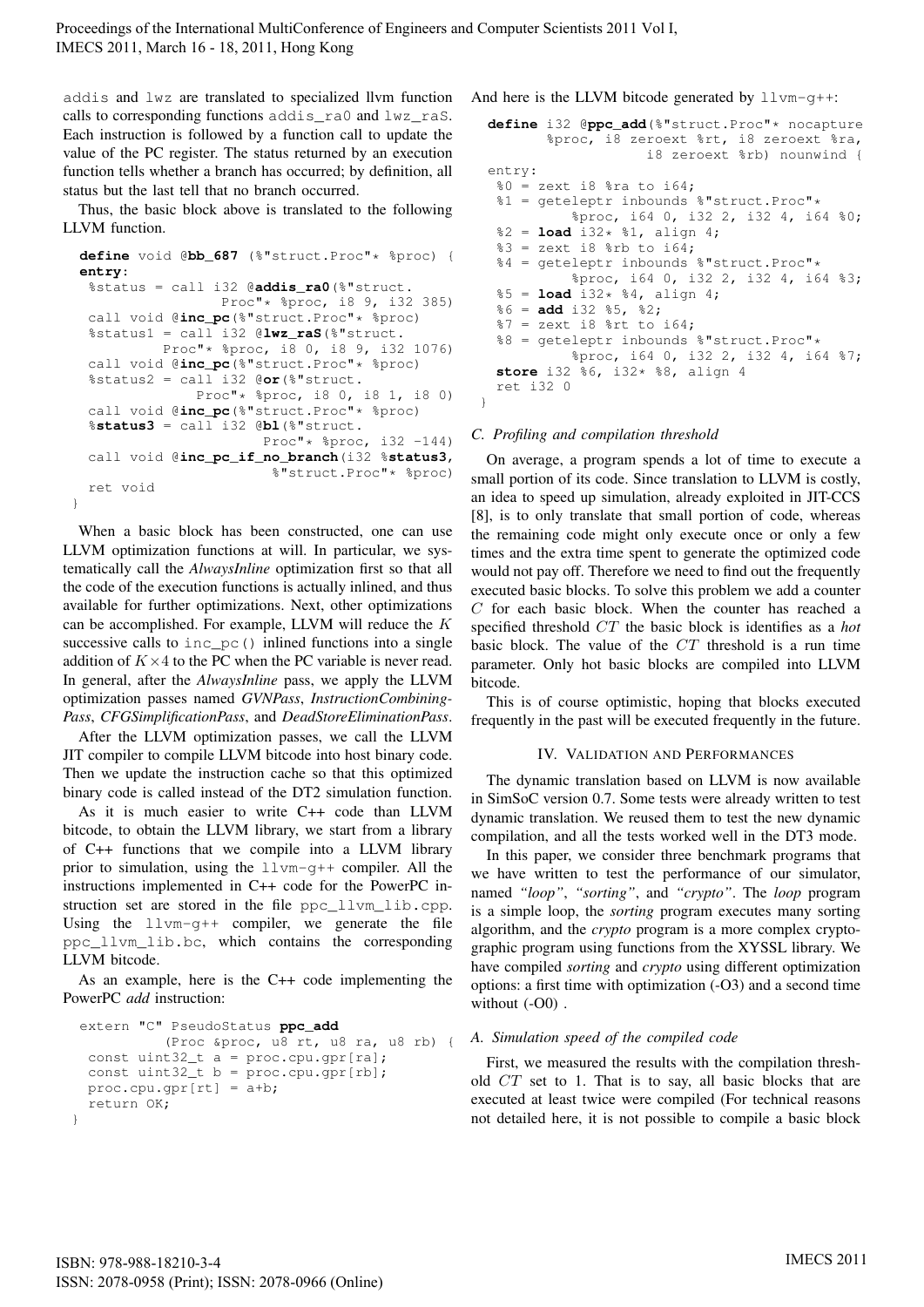Proceedings of the International MultiConference of Engineers and Computer Scientists 2011 Vol I, IMECS 2011, March 16 - 18, 2011, Hong Kong

TABLE I COMPILATION AND SIMULATION TIME

|               | total time $-$ compil. $=$ simul. | DT2                 |
|---------------|-----------------------------------|---------------------|
| $crypto-O0$   | $31.67 s - 30.32 s = 1.35 s$      | $\overline{2.92}$ s |
| $crypto-O3$   | $14.50 s - 13.50 s = 1.00 s$      | $\overline{2.77}$ s |
| loop          | $1.03 s - 0.02 s = 1.01 s$        | $1.58$ s            |
| sorting-O0    | $4.13 s - 2.64 s = 1.49 s$        | 3.36 s              |
| sorting- $O3$ | $3.62 s - 2.03 s = 1.59 s$        | 3.29 s              |
| total         | $54.95 s - 48.51 s = 6.44 s$      | 13.92 s             |

before its first execution, and so  $CT = 0$  is not feasible). The results are detailed in Table I.

We can see that the compiled code (DT3) is more than twice as fast as the simply-translated code (DT2, not using LLVM). Given that the five compiled benchmarks total up to 1,018 millions of simulated instructions, the simulated speed of the compiled code  $S_C$  is 158 Mips on average, whereas the speed of the DT2 mode  $S_T$  was 73 Mips.

However, we notice that the runtime compiler itself is slow. Summing up the five benchmarks, 34,548 instructions in 1,500 basic blocks were compiled. Thus, on average, one can compile only  $C = 712$  instructions per seconds. It results that the total simulation time is smaller only for the *loop* benchmark whose binary code is very short. That is the rationale to use a compilation threshold.

## *B. Speed of the runtime compiler*

Regarding speed of the runtime compiler, Fig. 1 shows the relation between the size of a basic block and its compilation time, using the same benchmarks than above. It appears that a constant time of about 10 ms adds to the compilation time of any basic blocks, and after that compile time is linear with block size. Thus, very small blocks are less interesting to translate than large blocks.

#### *C. Overall speed and best threshold value*

Theoretically, we know that if a binary instruction is executed N times, then its cost using the DT2 mode is  $N \times S_T^{-1}$ ,



Fig. 1. Relationship between size of blocks and their compilation time



Fig. 2. Effect of the compilation threshold on the simulation speed

where  $S_T$  is the speed of the translated code, and its cost using the DT3 mode is  $C^{-1} + N \times S_C^{-1}$ , where  $S_C$  is the speed of the compiled code and  $C$  the speed of the compiler. Consequently, compiling an instruction is paying off only if:

$$
N > \frac{C^{-1}}{S_T^{-1} - S_C^{-1}} \approx \frac{1/712}{1/(73 \cdot 10^6) - 1/(158 \cdot 10^6)} \approx 190 \cdot 10^3.
$$

So, we expect that the best compilation threshold value CT should be in the same order of magnitude than 190,000. For this experiment, we tested the same benchmarks with different values of CT in DT3 mode, and we compare the overall simulation speeds.

Fig. 2 shows that if the value of  $CT$  is small, most basic blocks counters exceed the threshold, thus much time is spent compiling basic blocks which are not really *"hot blocks"*; the compile time is quite long and consequently the simulation speed is lower than DT2 mode. When increasing the compilation threshold, less blocks get compiled and the simulation speed is going up, above the DT2 speed. But when the value of  $CT$  is too large, the number of compiled blocks decreases towards none. An infinite value of CT means that any basic block counter can never exceed the threshold, and the whole simulation is done using the intermediate representation of the DT2 mode.

The users should run the simulations with an optimized value of CT, so that the simulation speed will reach its peak. According to Fig. 2, the best value is around 50,000. Using this value, our new DT3 mode is 29% faster than the previous DT2 mode. However, there are significant differences: the DT3 mode is more interesting for program with long execution but short binary code, or at least short hot sections. For example, the DT3 mode is not interesting for the crypto benchmark because the control flow never stay in the same function for a long time. However, if one does cryptographic computation during a longer time, (e.g., one minute instead of 3 seconds), then the DT3 mode will become advantageous.